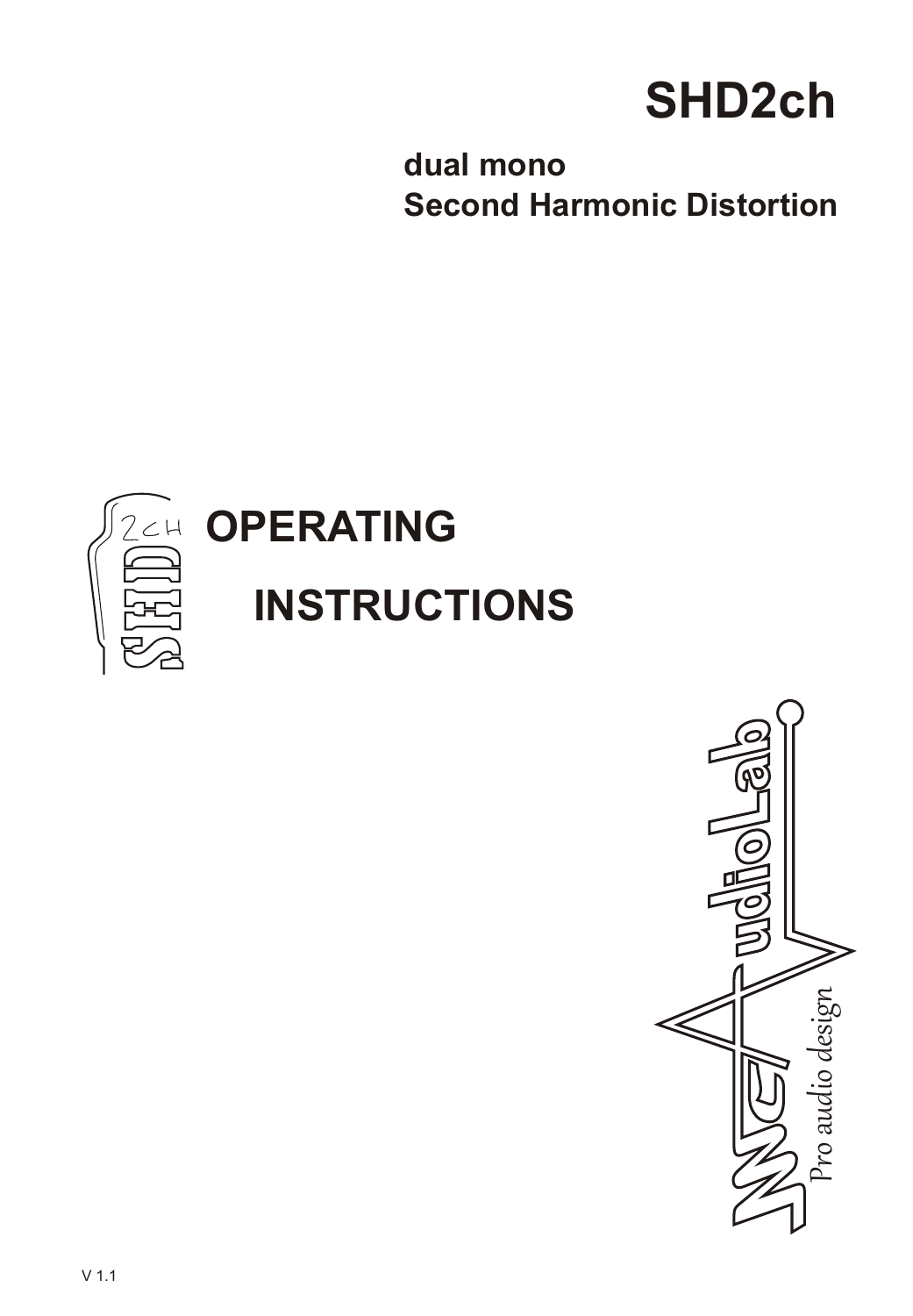Thank you for purchasing the MCAudioLab SHD2ch distorsion unit

# **IMPORTANT**

The voltage setting and the serial number are on the back of the unit.

The serial number must be quoted on every comunication in order to get technical support. Please register your new MCAudioLab product on "product registration" page on the MCAudioLab website.

# TABLE OF CONTENTS

| Introduction 2                       |  |
|--------------------------------------|--|
| Warning 2                            |  |
| Front and Rear layout 3              |  |
| Features, Technical data             |  |
| Controls and Meters ______________ 5 |  |
|                                      |  |
| Signal flow schematic __________ 7   |  |
| Warranty - Contacts ______________ 8 |  |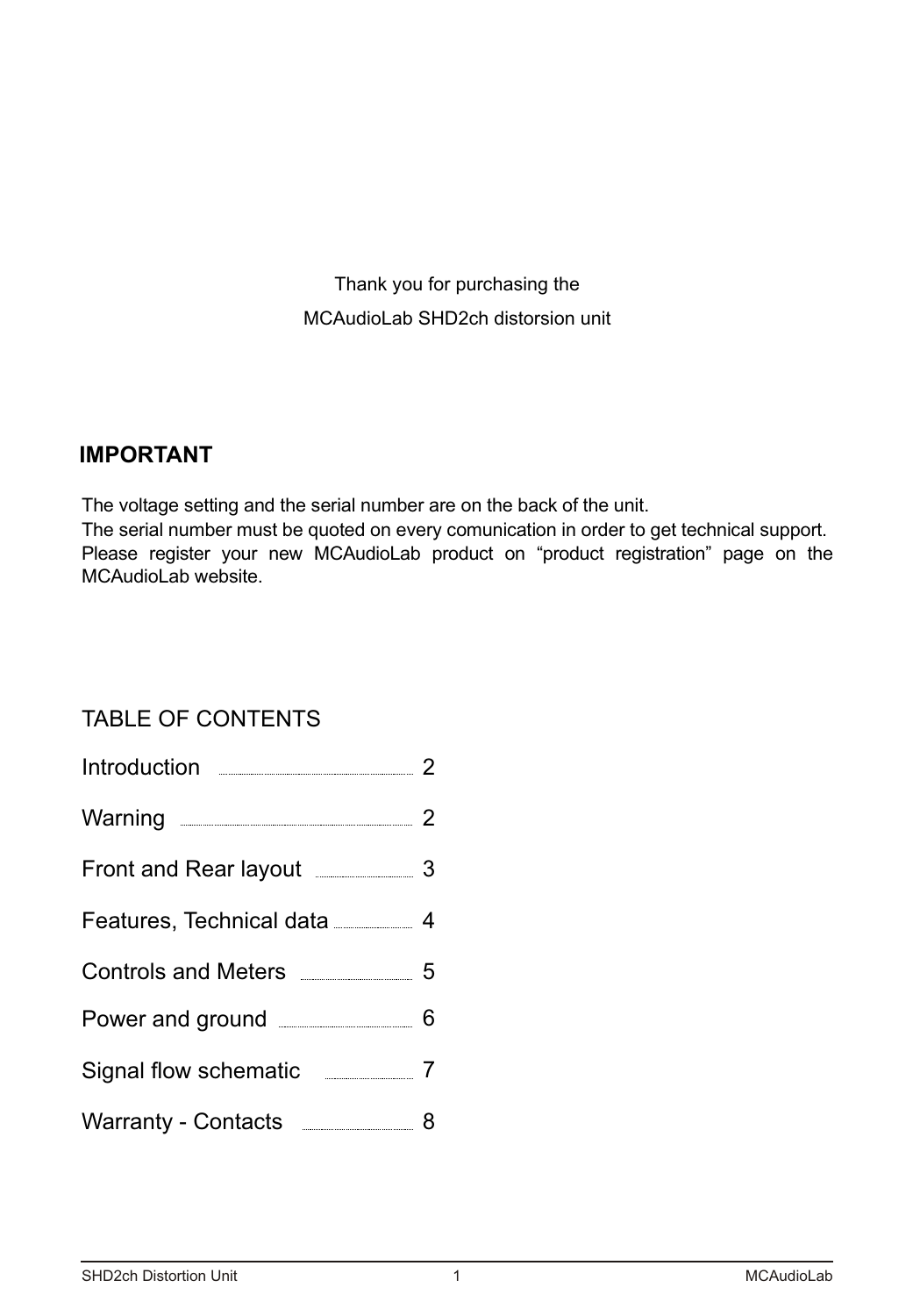# **INTRODUCTION**

The MCAudioLab SHD2ch is a dual mono second order harmonic distortion generator. It is designed to deliver you many different colors to extend your palette of sounds.

The SHD2ch core is the vacuum tube that generates distortion, processing the signal passing through. Colors go from warmth, little compression, saturation to overdrive and heavy cutted shape. The circuitry is hybrid: Input and output stage are transformerless while the distortion process is generated by a duble triode tube working in class A.

The performance of the SHD2ch is inherently reliant upon the volume and frequencie content of the audio signal going through it. It is useful to point out the guidelines that governs the way the SHD2ch may be used.

Each unit is built for a great and to last. All power supplies are fully regulated for long humfree operation and highly filtered to avoid disturbances from the electricity mains. Each unit is hand-built and meticulously tested and listened before shipment to the customer.

**The two channels of the SHD2ch have the same circuitry and features. One channel only is descibed on this manual; the other channel has the same specs and controls.**

## **WARNING!**

Before you start using your new MCAudioLab SHD2ch, please read the following:

Any tube product is sensitive to a high sound pressure level environment. This may cause microphonics in a recording situation. Make sure you are able to fit shock mount and place the unit in isolation if necessary. Direct light will also effect tubes as well.

PLEASE be sure to have enough space between any stuff; this will ensure your tube unit will not be over heat. Over heating will cause damage to the tubes and shorten their life span.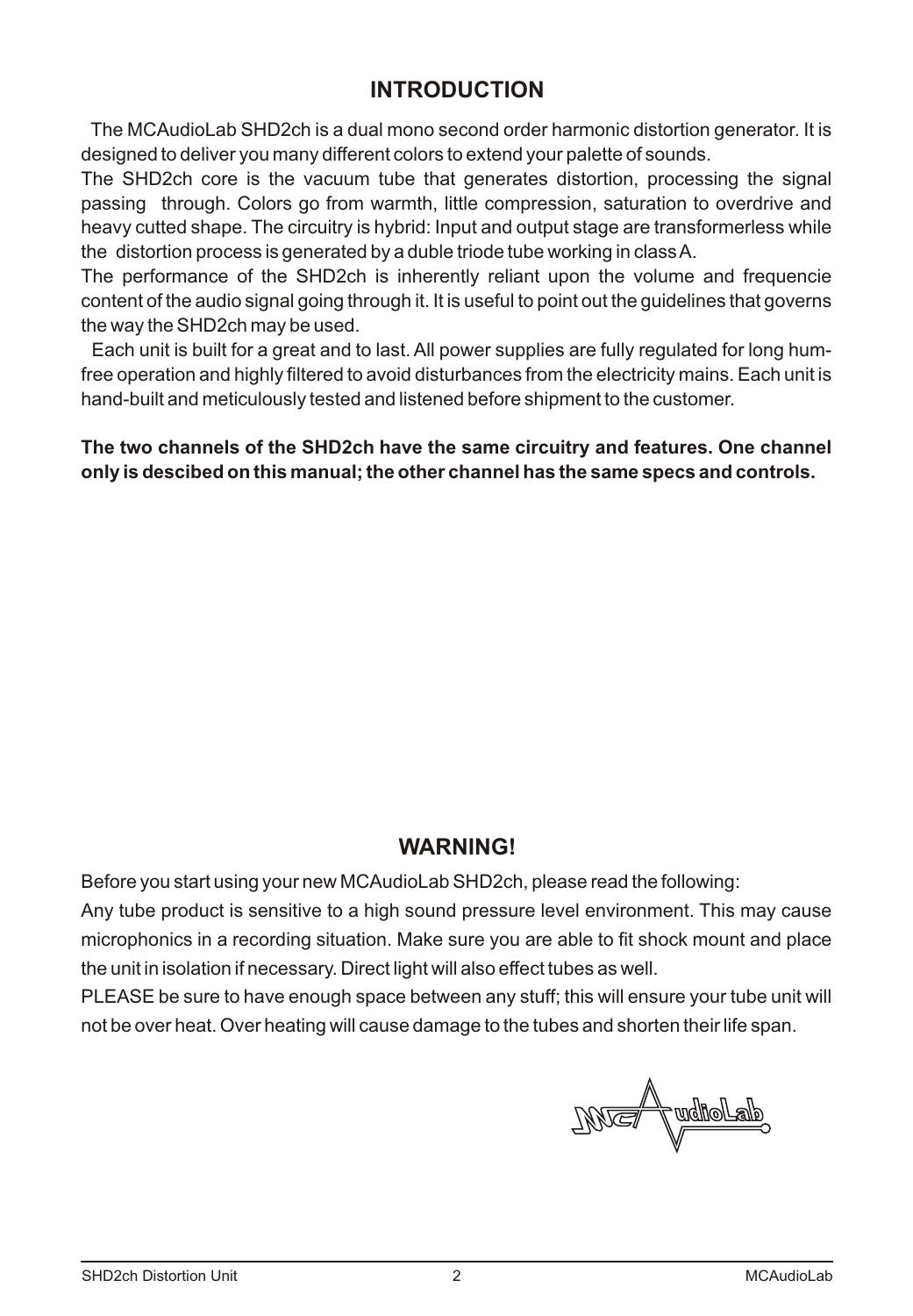# **SHD2ch layout**

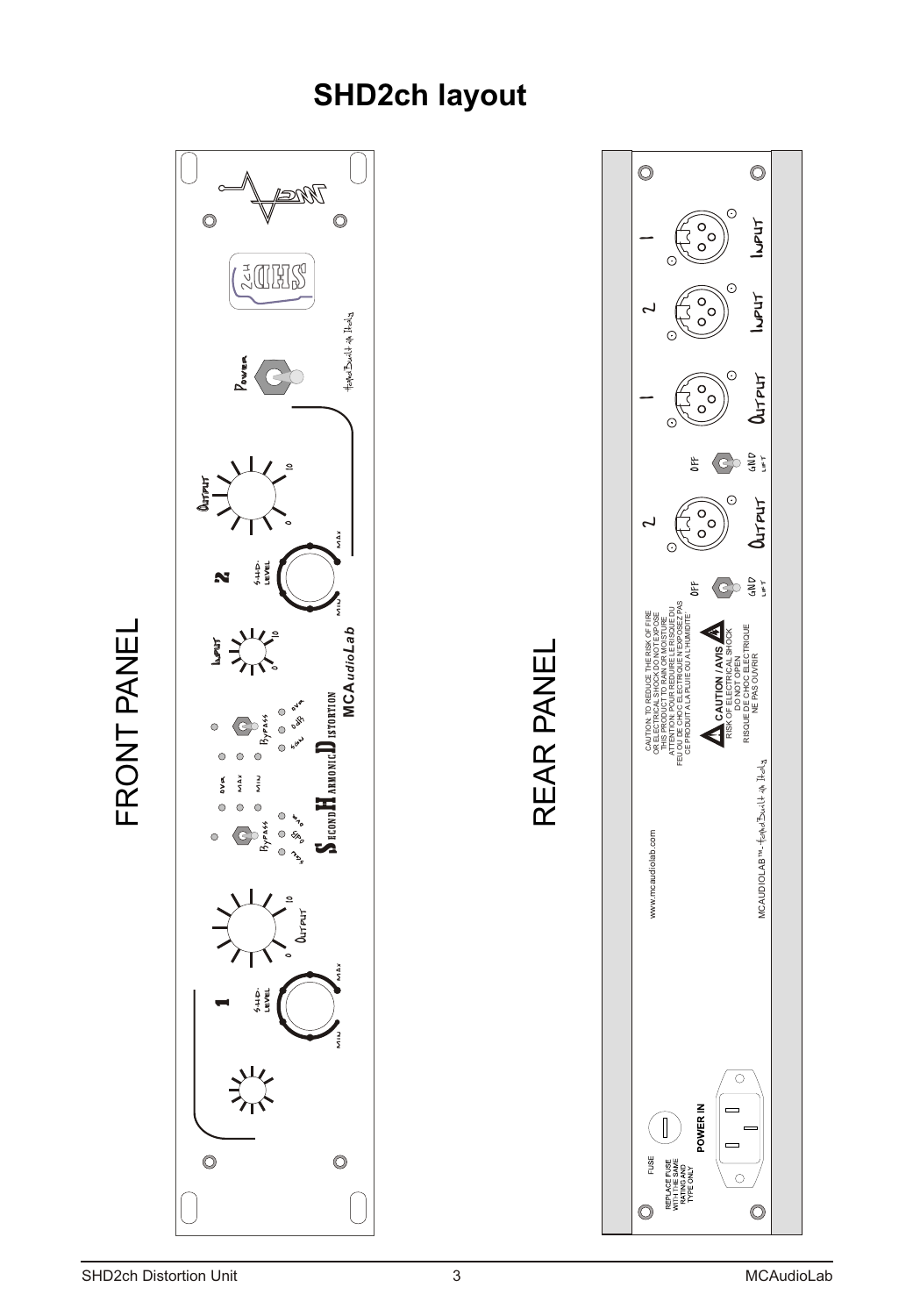# **FEATURES**

Dual mono - two indipendent channels Hybrid solid state/Valve, class A, low noise circuitry Hard bypass switch (each channel indipendently) Peak LED meters for monitoring output level LED meter monitoring the drive signal Active Output level control with +6dB gain Fully electronically balanced line level input and output, both on XLR connectors Internal linear power supply

### **UNIT SIZE:**

Standard 19 inches for rack mount installation-2U rack space

Depth: 33 cm

Weight: 4 kg

# **TECHNICAL DATA(each channel)**

Input line Impedance >10k Ohm

Balanced XLR Output (line level)

Line Output Impedance: <50 Ohm

Recommended minimum load output Impedance: 600 Ohm

Maximum output Level +23dBu

Frequency Response: 15 Hz - 65kHz

Distortion THD:  $> .05$  @ 1 Khz

Output Low-Z, transformerless (electronically servo balanced)

Vacuum tube type: one 12AX7

Power Supply: Linear, solid-state

Power Requirements:28 Watt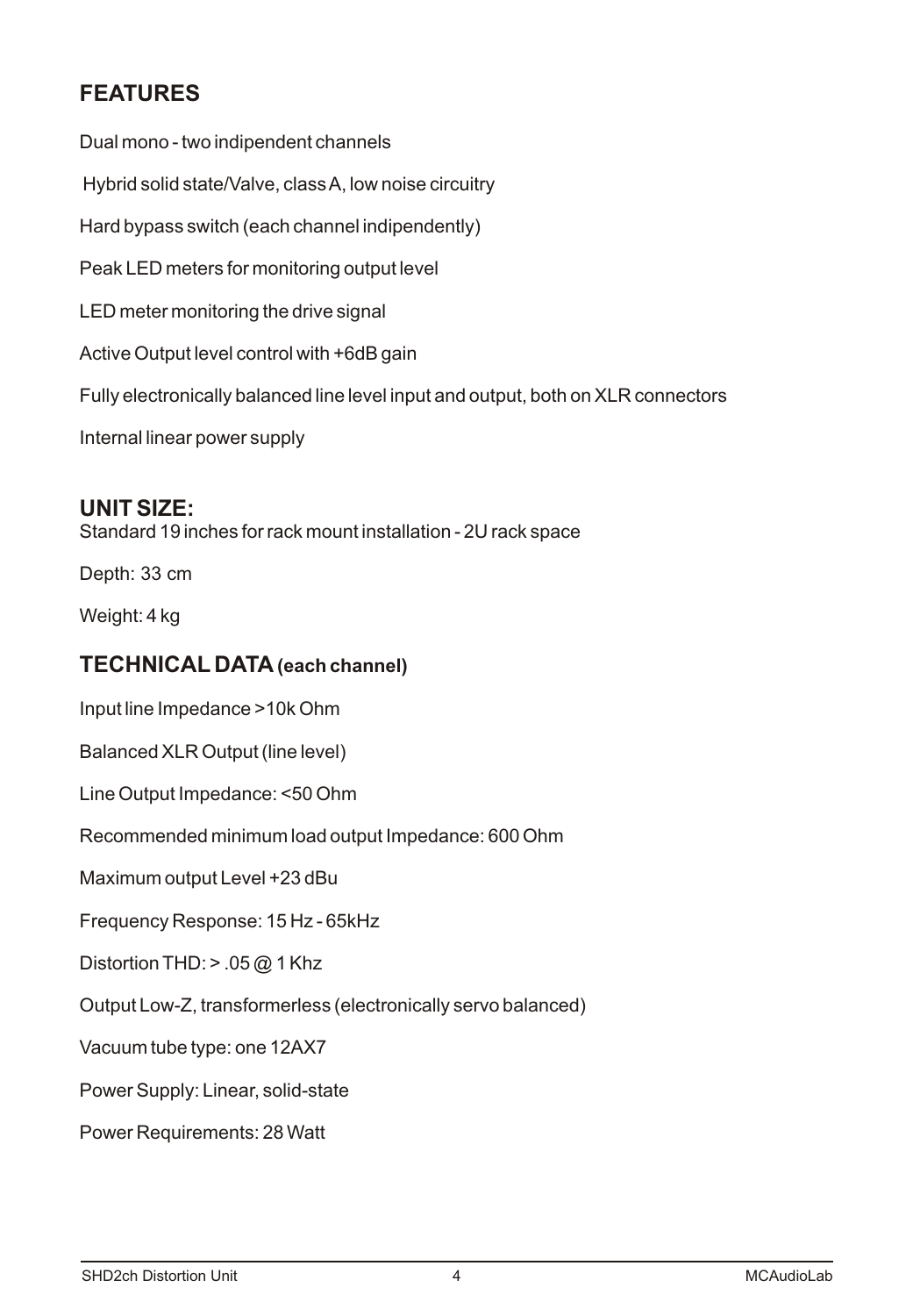# **CONTROLS (each channel)**

**Input:** This control is for feeding the desired signal amount to the valve input stage. If the signal level exceeds the maximum input swing allowed by the tube, a kind of overdrive figure is generated. The correct input signal feeded to the valve is monitorated by a three LED meter scale (see section meters for details).

The Input knob sets the signal level delivered to the valve.

**Output**: turning this knob you set up the master output volume from -inf. to +6dB and the peak LED meter monitors the output signal (see section meters for details).

#### **S.H.D. Level**

This control sets up the amount of second harmonic distortion.

Turning the knob clockwise you trim the amount of distortion starting from 0.5% up to 99%.

The above percentages are referred to a signal not affected by clipping or overdriven.

N.B.: The second harmonic distortion generated by the tube stage overlaps the signal coming from the previous stage.

**Bypass:** It is an hard (relay-driven) bypass. The channel keeps working when the bypass switch is on but the output is hard-connected to the input.

The red LED lights up when the switch is activated.

The two Bypass switch act indipendently on each channeland working if the unit is on.

#### **Meters**

**Input meters:**a three LED scale monitors the signal feeding the valve input stage.

It consists of three different color LED: green, orange and red.

Please refer to the scale below to avoid the input signal clips generating an overdrive distortion.

When the green LED ("MIN") turnes on, the signal amount is linear (not affected by saturation/overdrive distortion). You can control the amount of distortion by the S.H.D. knob. The maximum signal acceptance by the valve is monitorated by the orange LED ("MAX").

When it lights up you are feeding the maximum signal to valve. If exceeding that amount the signal will clip.

As the red LED ("OVR") turnes on, the signal you are feeding to the valve input stage is clipping and it is generating an overdrive distortion.

#### **Output meters:**

Three LEDs shows the signal amplitude at the XLR output according to the +4dB standard: The "sgn" green LED meansa signal equal or greater than -15dB is on the XLR out. The "0dB" orange LED meansa signal equal or greater than +4dB is on the XLR out.

The "ovr" red LED meansa signal of +15dB (or greater) is on the XLR out.

#### **Inputs & Outputs**

Inputs and outputs are balanced XLR connectos located on the rear panel. There are two input sockets (one per channel) and two output plugs (one per channel). Input and output levels are the standard line level (+4dBv).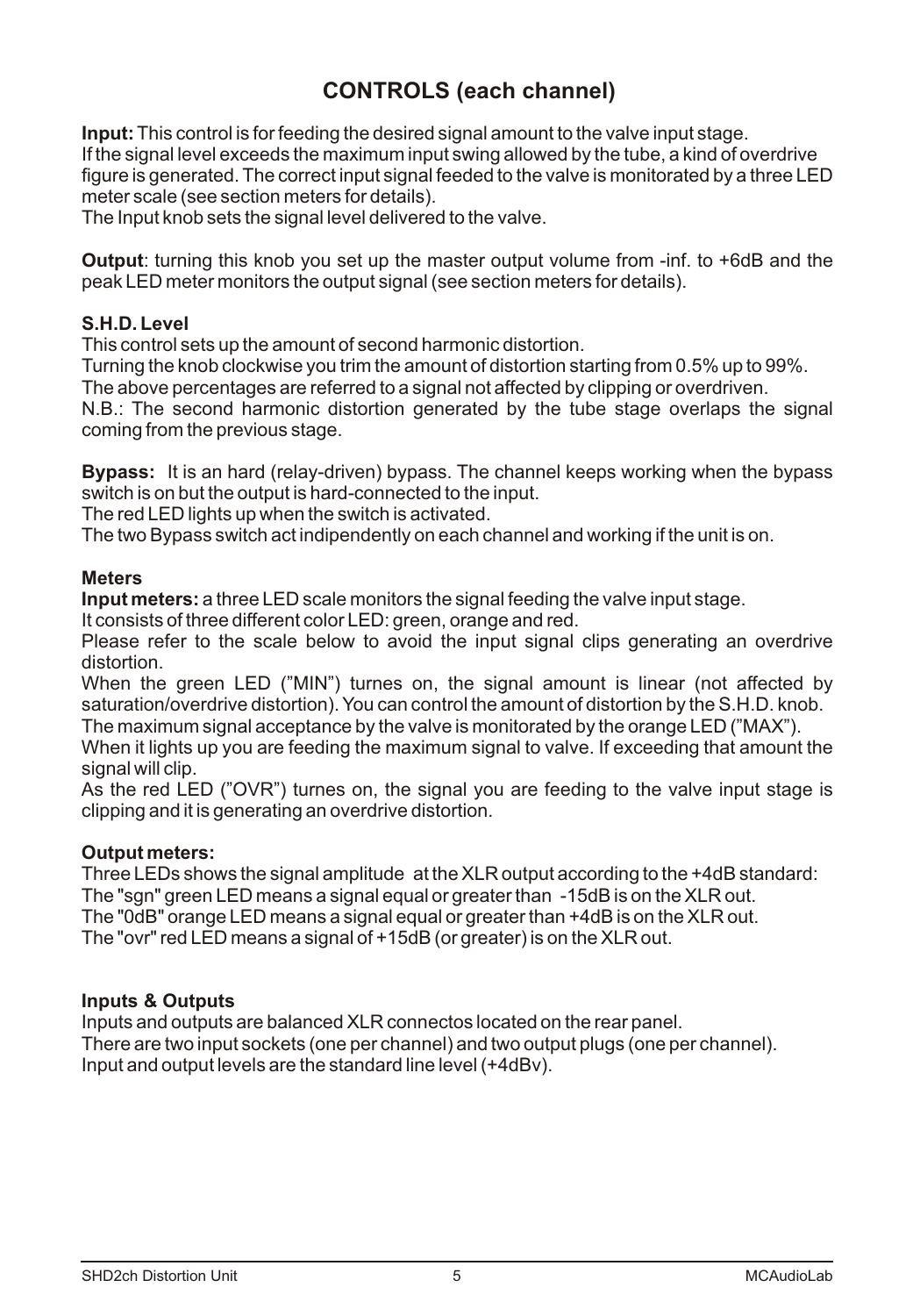#### **Power**

Use this switch to turn the unit on and off.

The power is applied to the SHD2ch circuitry when the power switch is in the up position. Please remove the power cord if you plan not to use the preamp for a long period.

#### **GROUND LIFT**

When it is activated, pin 1 (signal ground on the  $XLR$  connector) is not connected to ground to avoid hum noise. Ground lift acts on XLR output connector only. Each channel features an independent ground lift switch.

#### **AC Plug**

The SHD2ch uses a standard, detachable IEC power cord. Insert the AC power cord firmly into this socket.

Caution: please check the voltage setting on your SHD2ch. The voltage setting is printed on a label on the rear panel. Make sure the voltage setting complies with your country voltage; if it does not comply, please notify MCAudioLab before powering up. Your SHD2ch unit has been factory set to the correct main voltage for your country. If you plan to take the unit to countries with a different main voltages, you will need to send the SHD2ch to the MCAudioLab Service Center for the correct transformer primaries wiring conversion and fuse changing.

#### **Do not attempt to defeat the safety ground connection!**

#### **Fuse**

This unit has an external AC line fuse (easy access to change your fuse, as necessary ) to protect it from damages due to overload conditions. If the fuse fails, replace it. If the fuse fails repeatedly, do not use the unit and contact MCAudioLab for service information.

Remove the power cord before checking or replacing the fuse.

To avoid any permanent damage replace the fuse with the same rate and type only.

#### **Survival Tips For Tube Equipment:**

 After using the equipment, let it cooling down properly prior moving it. A properly cooled gear prolongs tube life due to the internal components being less susceptible to the damage caused by vibration.

Be sure the tube has room temperature before turning it on. The heat generated by the tube elements can crack a cold glass housing.

Protect the gear from dust and moisture. If liquid gets into, or if the gear is dropped or otherwise mechanically abused, it must be checked out in an authorized service center before using it.

Proper maintenance and cleaning in combination with routine checkups by your authorized service center or dealer, will ensure the best performance and longest life for both tubes and audio equipment.

**CAUTION: Tube replacement should be performed when the power cord is unplugged from the unit. Capacitors keep the high voltage for long time after you switch the unit off. Do not try to replace the tubes before one hour from the last usage.**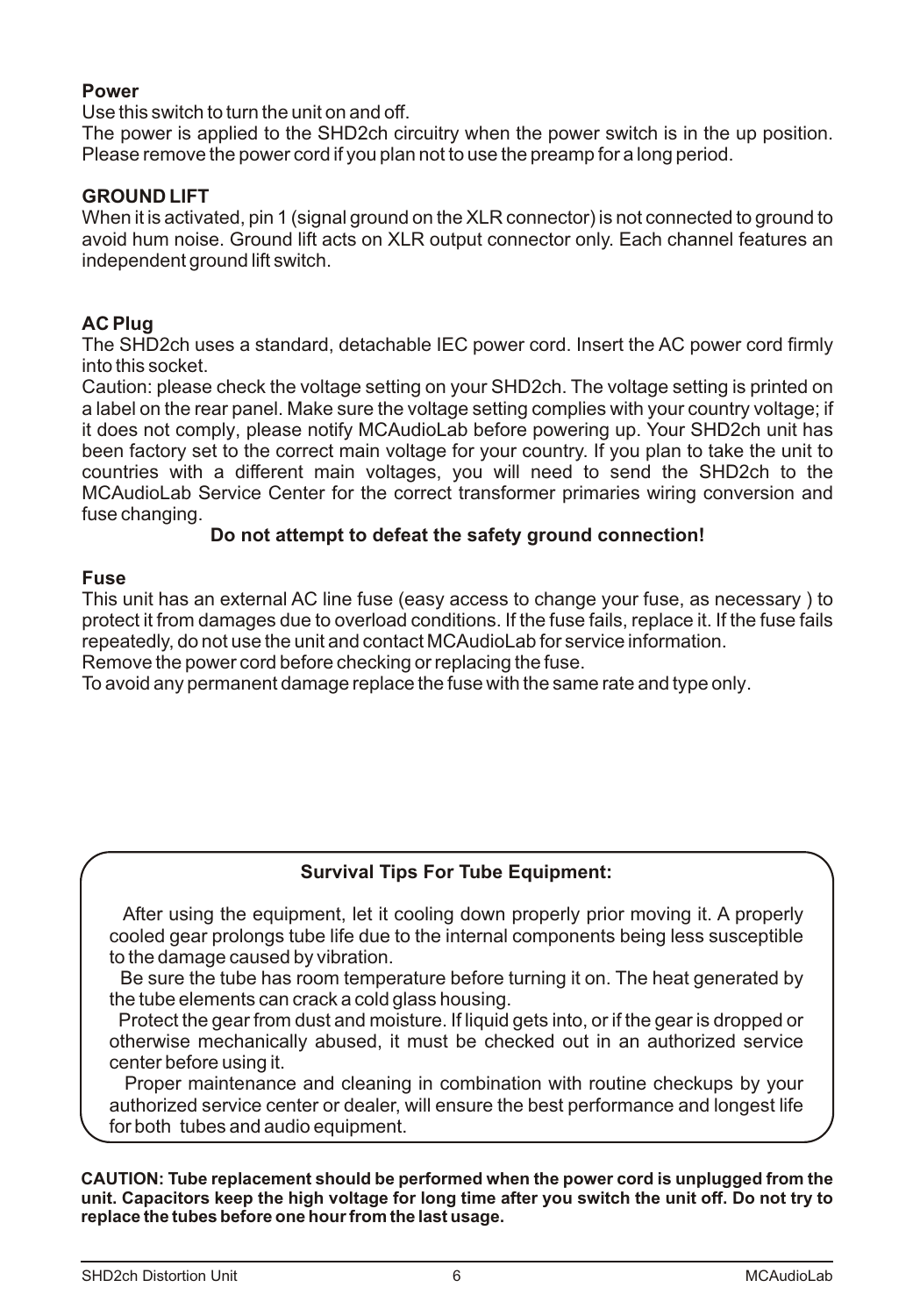